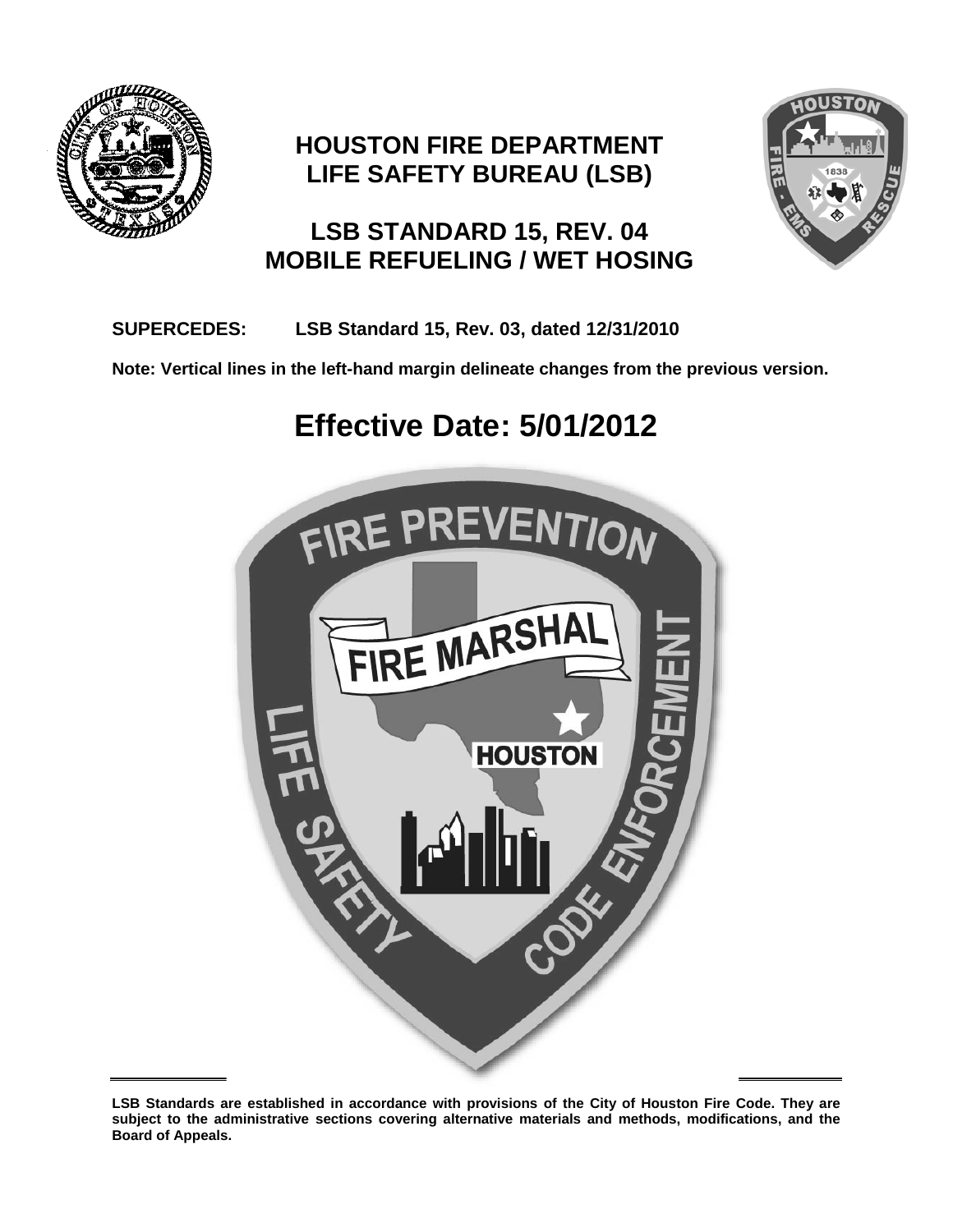# **TABLE OF CONTENTS**

| 15.4.1.3 Distance to buildings, property lines, combustible storage.  3 |  |
|-------------------------------------------------------------------------|--|
|                                                                         |  |
|                                                                         |  |
|                                                                         |  |
|                                                                         |  |
|                                                                         |  |
|                                                                         |  |
|                                                                         |  |
|                                                                         |  |
|                                                                         |  |
| 15.4.2.2 Pumps                                                          |  |
|                                                                         |  |
|                                                                         |  |
|                                                                         |  |
|                                                                         |  |
|                                                                         |  |
|                                                                         |  |
|                                                                         |  |
|                                                                         |  |
|                                                                         |  |
|                                                                         |  |
|                                                                         |  |
|                                                                         |  |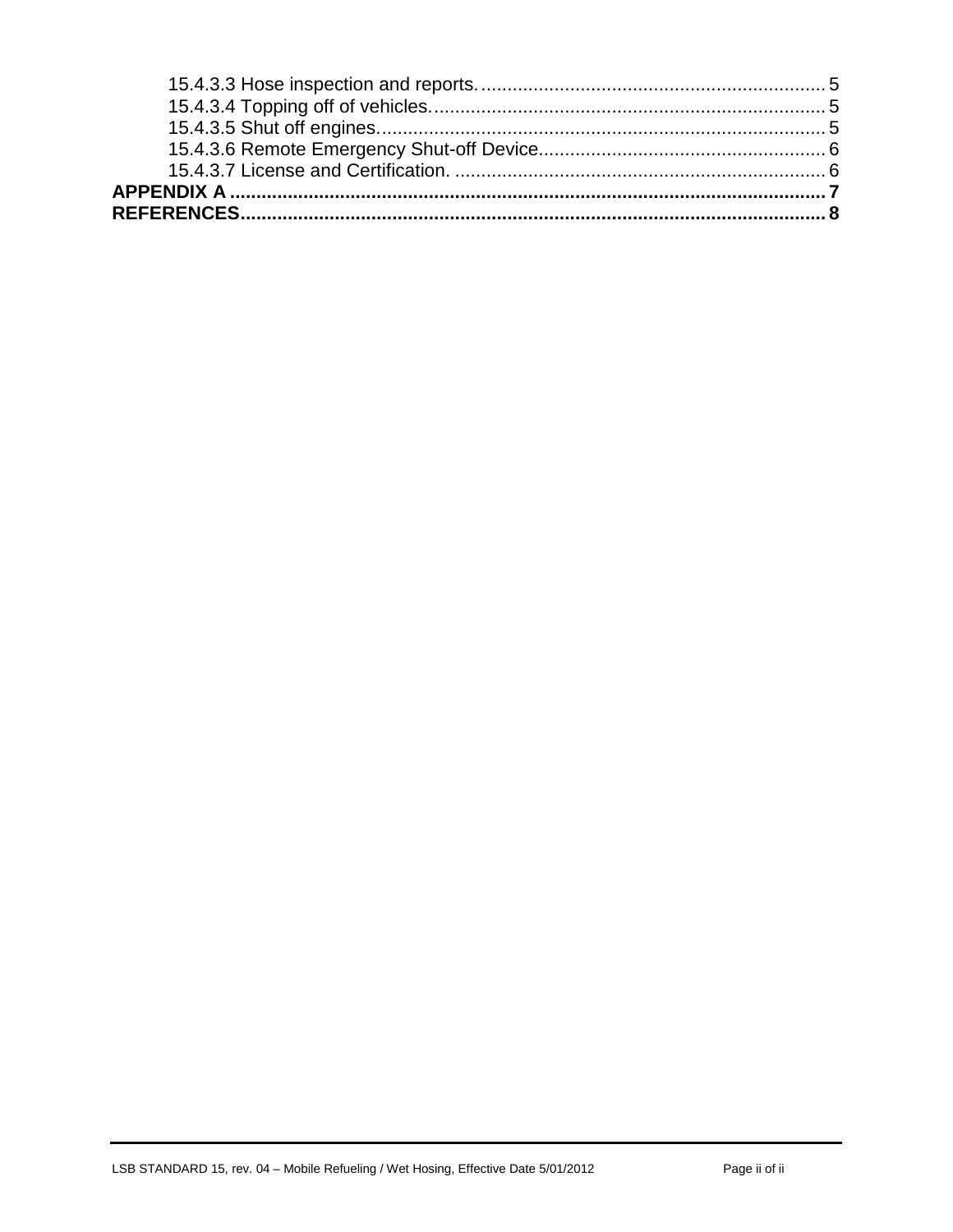#### **LSB STANDARD 15, REV. 04 MOBILE REFUELING / WET HOSING**

#### <span id="page-3-0"></span>**SECTION 15.1 --- GENERAL**

#### <span id="page-3-1"></span>**15.1.1 Scope.**

Mobile refueling, the transfer of fuel from one vehicle to another vehicle, creates a fire hazard and life safety concern. Precautions shall be taken to help alleviate the hazards in regards to the site location, exposed property, the equipment used, the vehicle used, as well as the operators-drivers conducting the refueling, in accordance with this standard and the *"City of Houston Fire Code" (Fire Code).*

# <span id="page-3-2"></span>**15.1.2 Purpose.**

The purpose of this standard is to provide guidance and instruction for fire and life safety at a company's vehicle fleet site location. In addition, guidance and instructions for the independent mobile refueling operations, practices, or functions in dispensing liquids from a tank vehicle into the fuel tanks of other mobile vehicles. (For Aircraft Refuelers see applicable sections in the *Fire Code*)

This standard is subject to periodic review and updates to accommodate changes in local need or requirements, changes in nationally recognized standards in related technology, or where required by state or federal regulations.

#### <span id="page-3-3"></span>**SECTION 15.2 --- DEFINITIONS**

# <span id="page-3-4"></span>**15.2.1 Fuel Limit Switch.**

A mechanism located on a tank vehicle, which limits the quantity of product dispensed at one time.

#### <span id="page-3-5"></span>**15.2.2 Mobile Fueling.**

The operation of dispensing liquid fuels from tank vehicles into the fuel tanks of motor vehicles**.**

#### **15.2.3 Remote Emergency Shut-off Device.**

The combination of an operator carried signaling device and a mechanism on the tank vehicle. Activation of the remote emergency shut off device sends a signal to the tankermounted mechanism and causes fuel flow to cease.

# <span id="page-3-6"></span>**SECTION 15.3 --- GENERAL REQUIREMENTS**

#### <span id="page-3-7"></span>**15.3.1 Permit required.**

Permit applications shall be obtained from The Houston Permitting Center, for "Fleet On-Site Mobile Refueling", and approval from the Fire Marshal shall be obtained prior to the engaging in any mobile vehicle fueling operations, practices, or functions.

# **Permit Office contact information for Fleet On-Site Mobile Refueling is as follow:**

The Houston Permitting Center Third Floor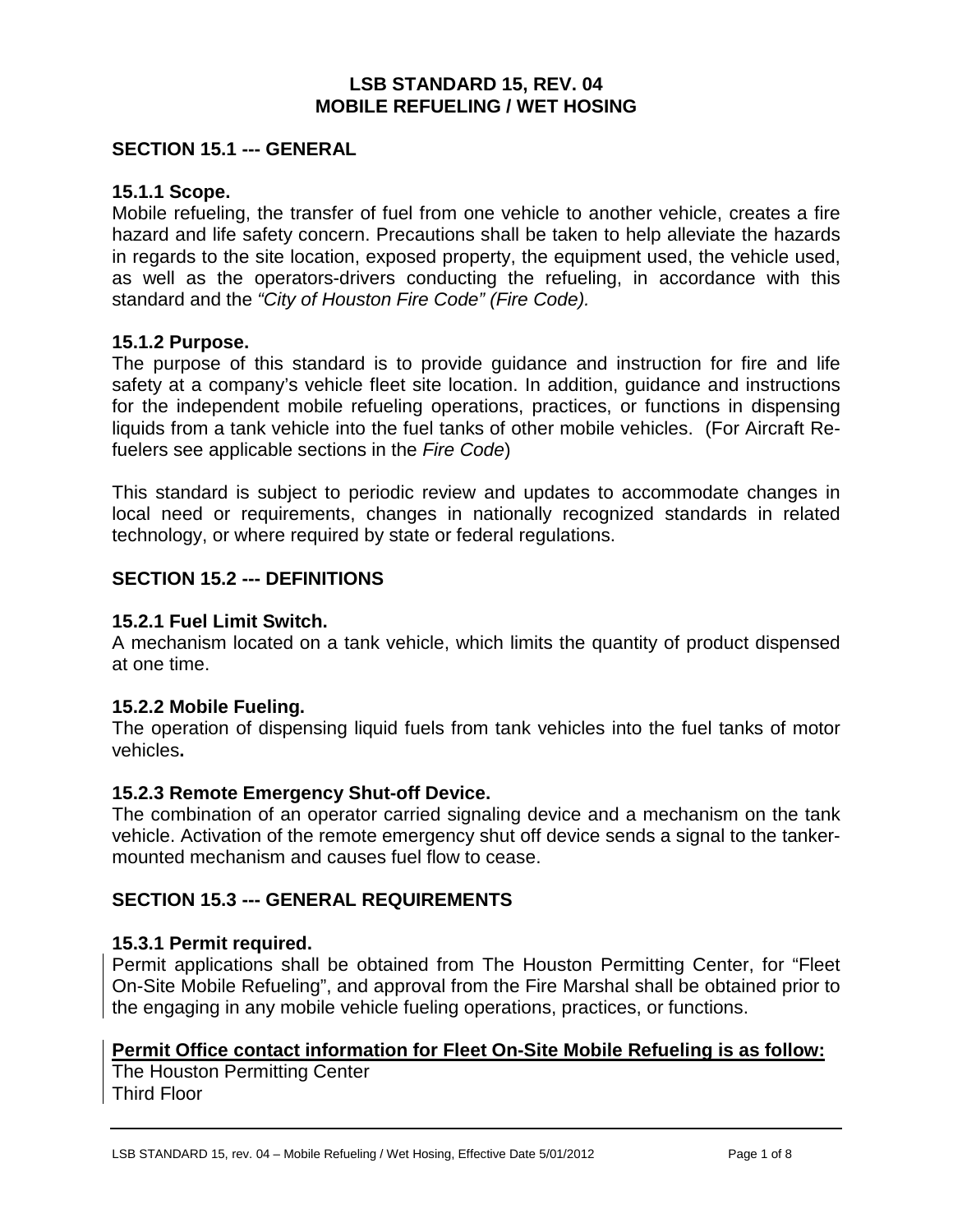1002 Washington Avenue Houston, Texas 77007 Hours of operation: 8:00 a.m. to 3:30 p.m. Central Time Monday through Friday Office phone (832)394-8811 To Email Customer Service Questions: [hfd.permitoffice@houstontx.gov](mailto:hfd.permitoffice@houstontx.gov) Link to City Wide Fee Schedule: [www.houstoncityfees.org](http://www.houstoncityfees.org/)

# <span id="page-4-0"></span>**15.3.2 Approved Locations.**

Dispensing of Class I, II, and III motor vehicle fuel from tank vehicles into the fuel tanks of motor vehicles will be approved at commercial, industrial, governmental or manufacturing establishments.

# <span id="page-4-1"></span>**15.3.3 Permitted sites.**

<span id="page-4-2"></span>15.3.3.1 Site plan**.**

A detailed Site Plan shall be submitted with each application for a permit. The Site Plan must indicate:

- 1. All buildings, structures, and appurtenances on site and their use or function
- 2. All uses adjacent to the property lines of the site
- 3. Location of storm drain openings
- 4. Location adjacent waterways or wetlands
- 5. Information regarding slope, natural drainage, curbing and impounding
- 6. How a spill will be retained upon the site property
- 7. Scale of the Site Plan
- 8. Fire Department Access Roads

# <span id="page-4-3"></span>15.3.3.2 Adjoining property owners.

The names, addresses, and telephone numbers of all adjoining property owners will be submitted to the Fire Marshal's office along with the Site Plan.

# <span id="page-4-4"></span>**15.3.3.3 Site Inspection.**

All prospective mobile refueling sites shall be visited and physically inspected by an inspector from the Fire Marshal's office prior to approval of mobile refueling at a site.

# <span id="page-4-5"></span>**15.3.3.4 Storm Water Run-Off Plan.**

The property owner shall develop and file a "Storm Water Run-Off Plan" with the Fire Marshal's office.

# <span id="page-4-6"></span>**15.3.3.5 Notification of Insurance carrier.**

The owner shall notify, in writing, their insurance carrier that mobile refueling is being conducted on the insurer's property.

# <span id="page-4-7"></span>**15.3.3.6 Annual inspection.**

Permitted sites shall be inspected annually to assure compliance with the requirements of this standard. Inspection reports shall be made available to the public upon request.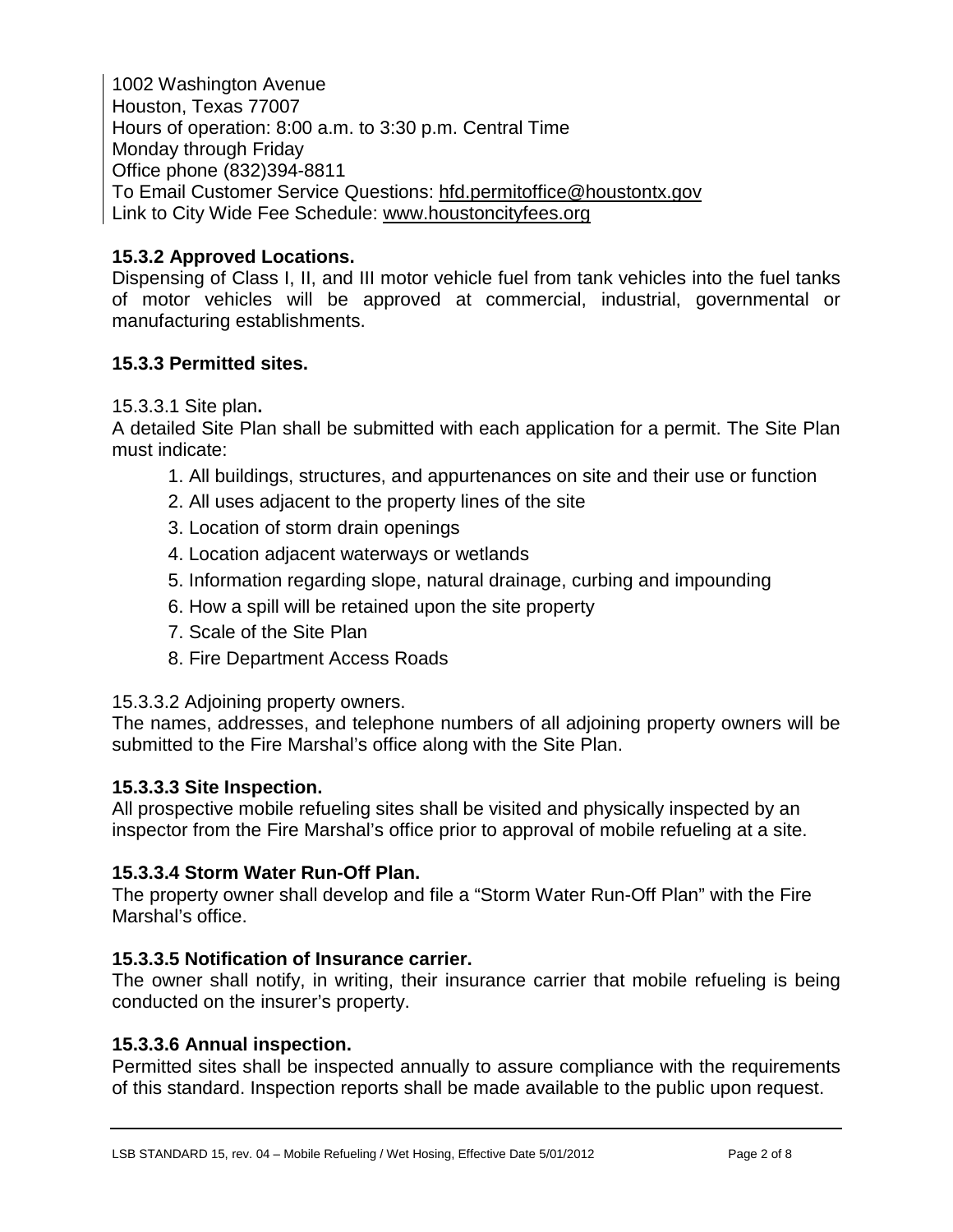# <span id="page-5-0"></span>**15.3.3.7 Fuel spill response plan.**

Owners of companies engaging in mobile refueling operations shall provide a written response plan to the Fire Marshal which demonstrates a readiness to respond to a fuel spill, carry out appropriate mitigation measures, and to indicate its process to properly dispose of contaminated materials when circumstances require.

# <span id="page-5-1"></span>**15.3.3.8 Mobile refueling company proof of insurance.**

The mobile refueling company shall show proof of pollution insurance to cover the cost of a potential spill and clean-up.

# <span id="page-5-2"></span>**15.3.3.9 Authorization to fuel on private property.**

A copy of the 'Certificate of Authorization' to fuel on private property shall be completed and be located in the operation manual.

#### <span id="page-5-3"></span>**15.3.3.10 Operational manual contents.**

Operational Manual shall contain items listed in Section 15.3.3 - Permitted Sites.

# <span id="page-5-4"></span>**SECTION 15.4 ---OPERATIONAL REQUIREMENTS**

# <span id="page-5-5"></span>**15.4.1 Site.**

# <span id="page-5-6"></span>**15.4.1.1 Containment.**

The mobile refueling containment area shall be subject to final approval by the Fire Marshal dependent on the topography.

#### <span id="page-5-7"></span>**15.4.1.2 Access to public.**

Mobile refueling operations shall not be conducted in areas accessible to the public.

# <span id="page-5-8"></span>**15.4.1.3 Distance to buildings, property lines, combustible storage.**

Mobile refueling operations shall not take place within 50 feet of any residential buildings, or 25 feet from other structures, property lines, public ways or combustible storage.

# <span id="page-5-9"></span>**15.4.1.4 Spills.**

Absorbent materials, non-water absorbent pads, a drip pan, an approved container with lid, and a non-metallic shovel shall be provided to mitigate small spills.

#### <span id="page-5-10"></span>**15.4.1.5 Ignition source precautions.**

Prior to beginning dispensing operations, precautions shall be taken to assure ignition sources are not present.

# <span id="page-5-11"></span>**15.4.1.6 Nighttime refueling operations.**

Nighttime fueling operations shall only take place when approved and in adequately lighted areas.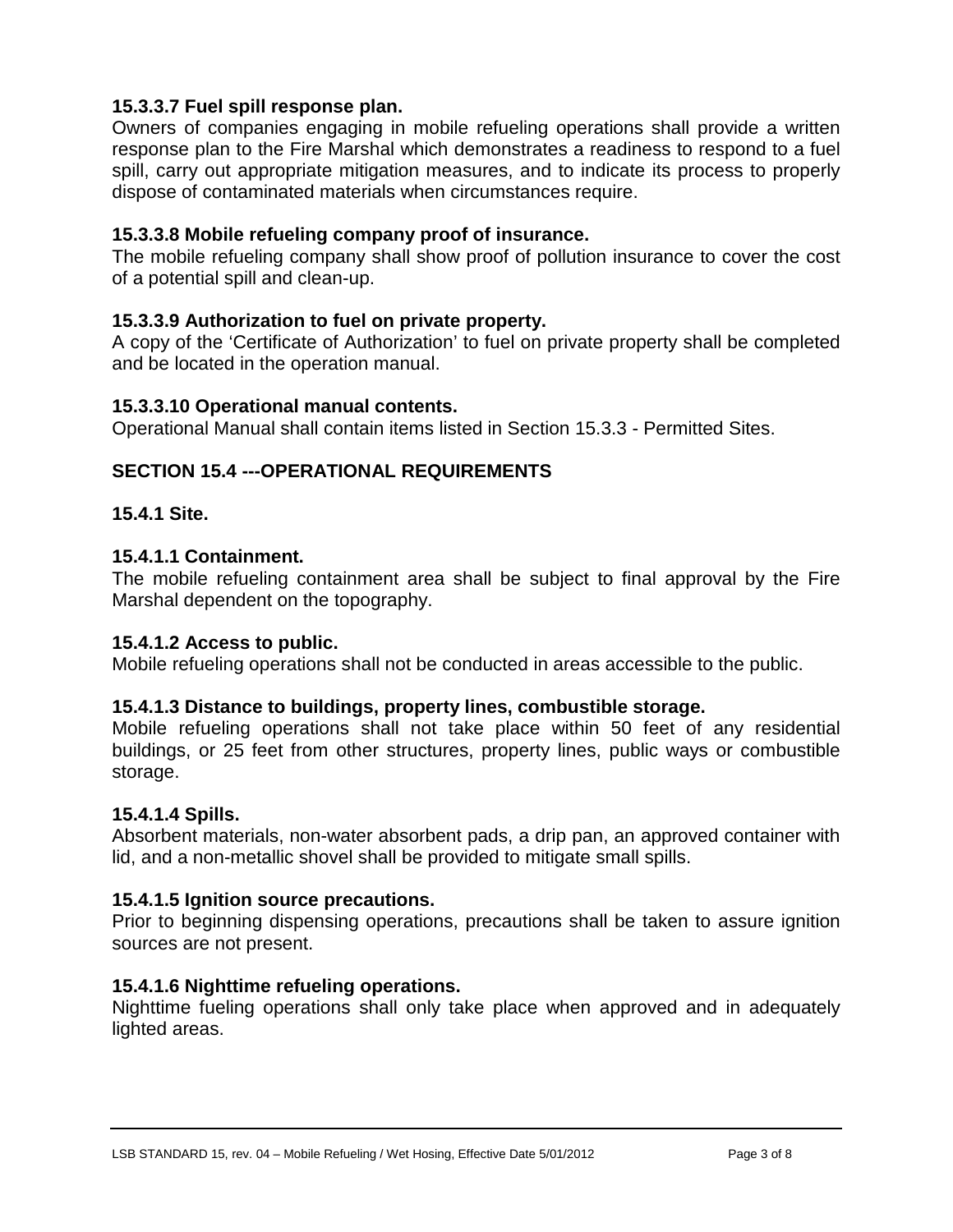# <span id="page-6-0"></span>**15.4.1.7 Electrical wiring and devices**

Electrical devices, ground wires to control static electricity and wiring in areas where fuel dispensing is conducted shall be in compliance with the City of Houston *Electrical Code (National Electric Code)*.

#### <span id="page-6-1"></span>**15.4.1.8 Spill Notifications.**

The fire department, Texas Commission on Environmental Quality (TCEQ) and other appropriate authorities shall be notified when a reportable spill or unauthorized discharge occurs.

#### <span id="page-6-2"></span>**15.4.1.9 Fire Department Access Roads.**

Fire department access roads with an unobstructed width of 20 feet and a vertical height clearance of at least 13 feet six inches, shall be provided to the refueling site.

#### <span id="page-6-3"></span>**15.4.1.10 Tractor-trailer Rigs.**

Tractor-trailer rigs shall not be used as refueling vehicles.

#### <span id="page-6-4"></span>**15.4.2 Refueling Vehicles (Tank Vehicles).**

#### <span id="page-6-5"></span>**15.4.2.1 Compliance with other agencies.**

The tank vehicle shall comply with the requirements of NFPA 385 and local, state and federal Department of Transportation (DOTn) requirements. The tank vehicle's specific function shall include that of supplying fuel to motor vehicle tanks. The vehicle and all its equipment shall be maintained in good repair.

#### <span id="page-6-6"></span>**15.4.2.2 Pumps.**

Mobile refueling trucks shall be equipped with Underwriters Laboratories (UL) listed or other nationally approved pumps that can transfer fuel without having to run the engine of the refueler apparatus, unless specifically designed for such operations.

#### <span id="page-6-7"></span>**15.4.2.3 No smoking signs.**

Signs prohibiting smoking or open flames within 25 feet of the tank vehicle or the point of fueling shall be prominently posted on 3 sides of the vehicle (back and both sides).

#### <span id="page-6-8"></span>**15.4.2.4 Fire Extinguishers.**

A portable fire extinguisher with a minimum rating of 4A, 40:BC shall be provided on the vehicle, with signs clearly indicating the fire extinguisher location. All fire extinguishers shall have a current inspection tag affixed by an approved fire extinguisher service company.

#### <span id="page-6-9"></span>**15.4.2.5 Dispensing nozzles and hose.**

The dispensing nozzles and hose shall be UL listed for such service. Latch open devices shall not be used. When required, vapor recovery systems must be incorporated into nozzles in order for the nozzle to be approved.

#### <span id="page-6-10"></span>**15.4.2.6 Length of hose.**

The dispensing hose shall not extend from the hose reel more than 100 feet in length.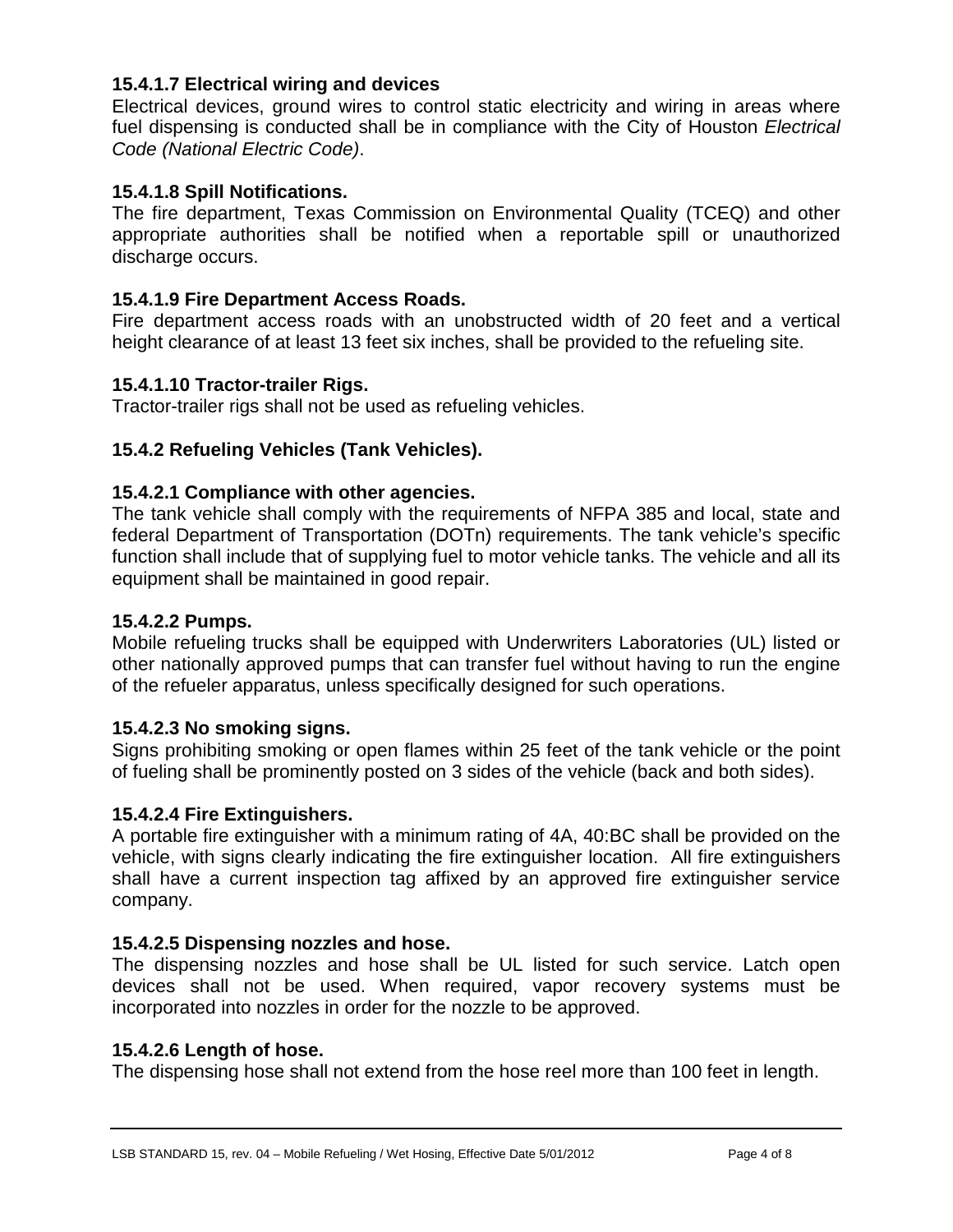# <span id="page-7-0"></span>**15.4.2.7 Protection of hoses.**

The tank vehicle shall be positioned with respect to vehicles being fueled so as to prevent vehicular traffic between the tank vehicle and the motor vehicle being fueled and driving over the delivery hose. Fuel hoses shall not be stretched across potential lanes of traffic.

#### <span id="page-7-1"></span>**15.4.2.8 Hose reels.**

The dispensing hose shall be properly placed on an approved reel or in an approved compartment prior to moving the tank vehicle to prevent any accidental discharge while in transit.

#### <span id="page-7-2"></span>**15.4.2.9 Brakes- chocks-warning lights.**

During fueling operations, tank vehicle brakes shall be set, chock blocks shall be in place and warning lights shall be in operation.

#### <span id="page-7-3"></span>**15.4.2.10 Fuel limit switch.**

All fuel pumps must be equipped with a UL Listed or other approved high-low flow switch or similar device.

#### <span id="page-7-4"></span>**15.4.3 Drivers.**

#### <span id="page-7-5"></span>**15.4.3.1 Constantly attended.**

The tank vehicle dispensing equipment shall be constantly attended and operated only by designated personnel who are trained to handle and dispense motor fuels. Vehicles shall be equipped with an approved operator's manual with all qualified operators listed.

#### <span id="page-7-6"></span>**15.4.3.2 Emergency communication device.**

Operators of tank vehicles used for mobile refueling shall have in their possession at all times an emergency communication device to notify the proper authorities in the event of an emergency.

#### <span id="page-7-7"></span>**15.4.3.3 Hose inspection and reports.**

Drivers shall provide to the Fire Marshal upon request, daily written reports detailing inspections of the dispensing hose. All pressure hoses shall be inspected at intervals appropriate to service. With the hose fully extended, pressure shall be applied to the hose and couplings to the maximum operating pressure. Any hose or coupling showing signs of leakage, material deterioration, or weakness shall be removed from service or repaired.

#### <span id="page-7-8"></span>**15.4.3.4 Topping off of vehicles.**

Drivers shall not top-off motor vehicle fuel tanks.

#### <span id="page-7-9"></span>**15.4.3.5 Shut off engines.**

Drivers shall ensure the engines of vehicles being refueled are shut off during dispensing operations, unless otherwise approved by the Fire Marshal.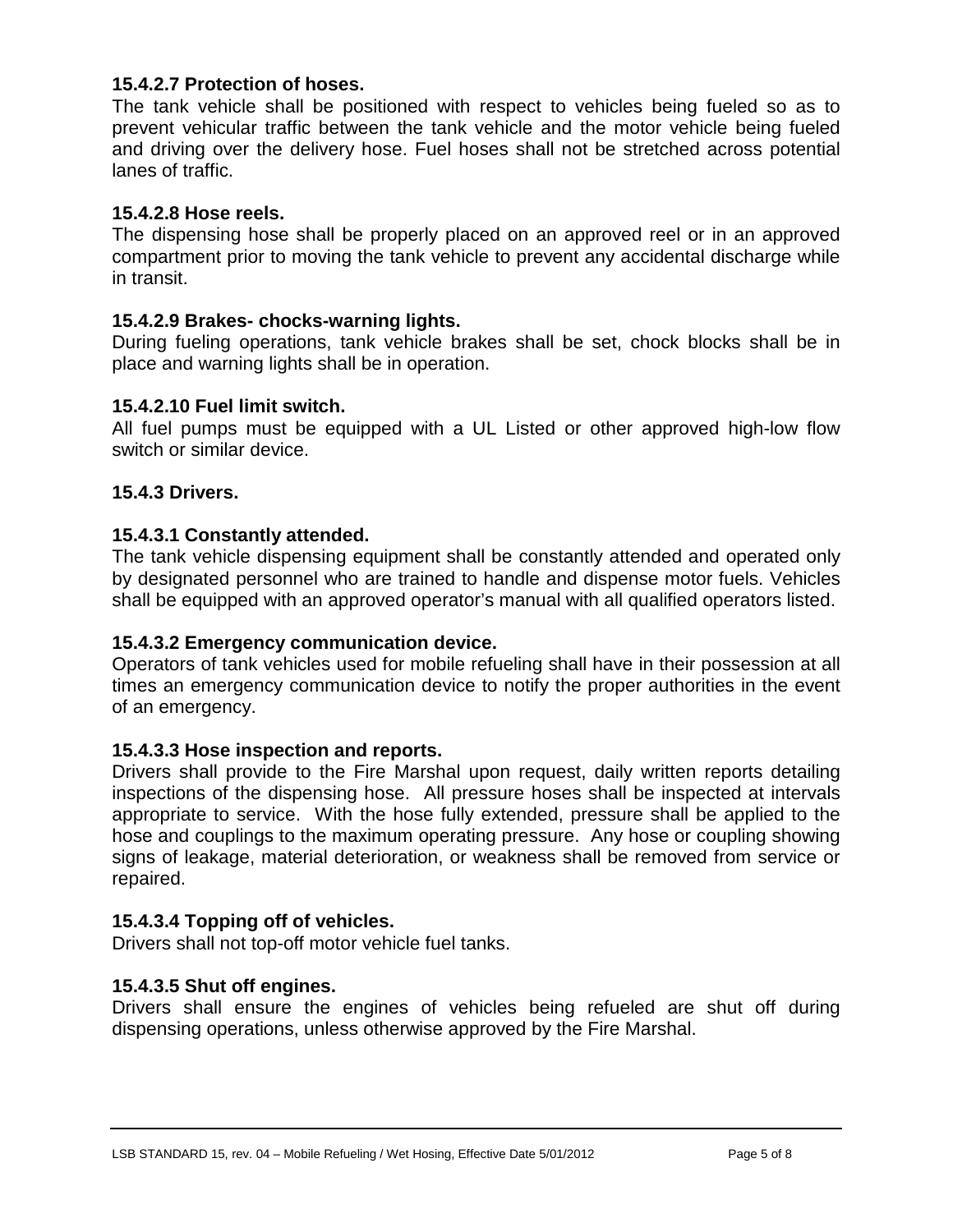# <span id="page-8-0"></span>**15.4.3.6 Remote Emergency Shut-off Device**

The drivers shall be in control of the Remote Emergency Shut-off Device at all times to prevent over-fills.

#### <span id="page-8-1"></span>**15.4.3.7 License and Certification.**

<span id="page-8-2"></span>Mobile refueler drivers responsible for dispensing fuel shall possess a Commercial Drivers License with the appropriate endorsements. This license shall be presented to the Fire Marshal upon request. In addition, mobile refueler drivers must show a current certification indicating completion of the "Basic Plus" courses from *Houston Area Contractors' Safety Council* (HACSC) or with one of the *Association of Reciprocal Safety Councils* (ARSC) member councils.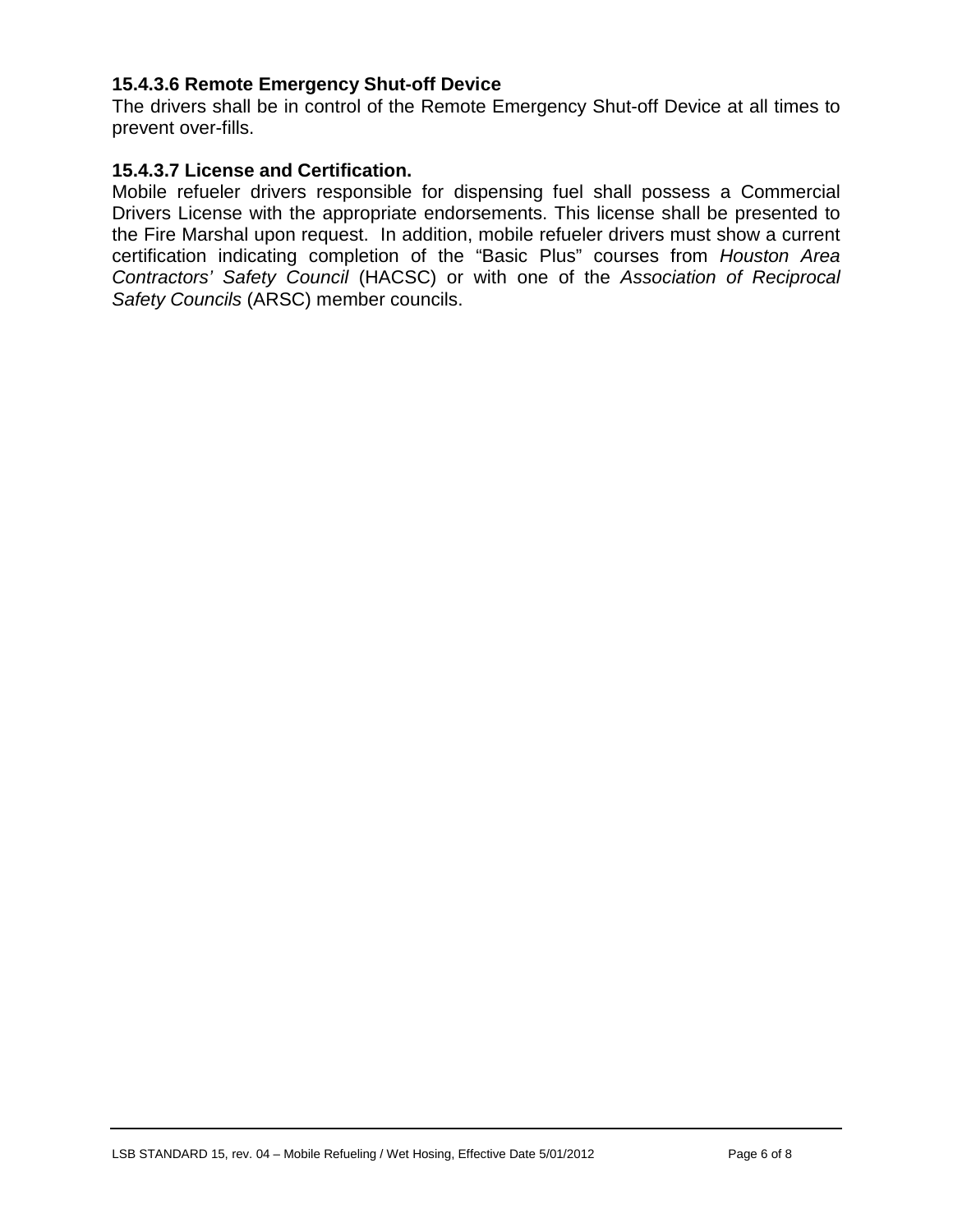# **APPENDIX A**

# *CERTIFICATION OF AUTHORIZATION TO FUEL ON PRIVATE PROPERTY*

| <b>SERVICE PROVIDER</b>            |  |
|------------------------------------|--|
| Date:_______________               |  |
|                                    |  |
|                                    |  |
| HFD Vehicle fueling permit number: |  |
|                                    |  |
|                                    |  |

| <b>CUSTOMER</b>                                                                  |  |
|----------------------------------------------------------------------------------|--|
| Date:_________________                                                           |  |
|                                                                                  |  |
|                                                                                  |  |
|                                                                                  |  |
| Customer grants authorization to fuel vehicles: ________________________________ |  |

**Fueling of vehicles shall be done in a safe manner and in compliance with the City of Houston** *Fire Code***, and LSB Standard 15, "Mobile Refueling / Wet Hosing". The submitted operations manual and any other regulations that may be required by other regulating authorities. A copy of the operations manual, including company-authorized operators, shall be maintained at each vehicle-fueling site and made available for inspection upon request.**

**Service provider signature: \_\_\_\_\_\_\_\_\_\_\_\_\_\_\_\_\_\_\_\_\_\_\_\_\_\_\_\_\_\_\_\_\_\_**

**Customer signature:**  $\blacksquare$